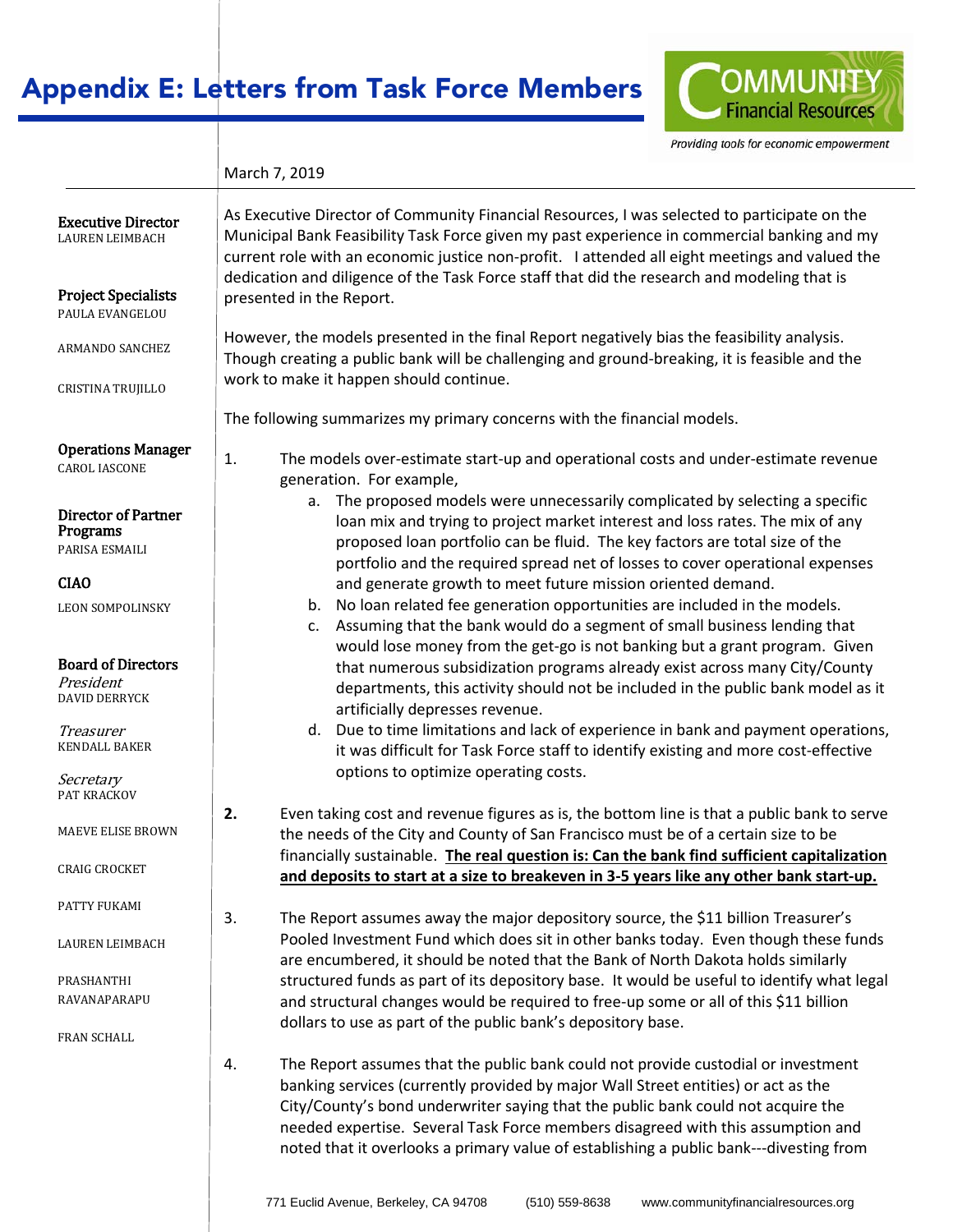non-local Wall Street entities and investing in the local economy to develop a better, more secure future for San Francisco Bay Area residents.

I endorse the Next Steps outlined by the Report and would like to add an additional emphasis to the step "Convene City (and county) agencies performing lending (and economic subsidization) work" (my additions). In the course of the research, Task Force staff identified a myriad of programs within local government agencies that provide some sort of loan, grant, or subsidy for community development. The opportunity for scale economies, optimization, and better resource allocation seemed obvious.

San Francisco's economy is rare among cities and regions in being able to command the resources to accomplish bold new projects to confront the existential issues of equity, sustainability and justice. The City has the opportunity now to take a lead in the developing Public Banking movement, just as it has played a leading role in the Cities for Financial Empowerment movement.

Overall, I appreciated the opportunity to participate in the Municipal Bank Feasibility Task Force. I enjoyed working with the insightful Task Force members and staff. The process was professionally managed and produced a concrete game plan to move the public banking concept forward. I recommend that the Board of Supervisors adopt the Report's Next Steps recommendations.

Respectfully Submitted,

Lauren E Leimbach

Lauren E. Leimbach Executive Director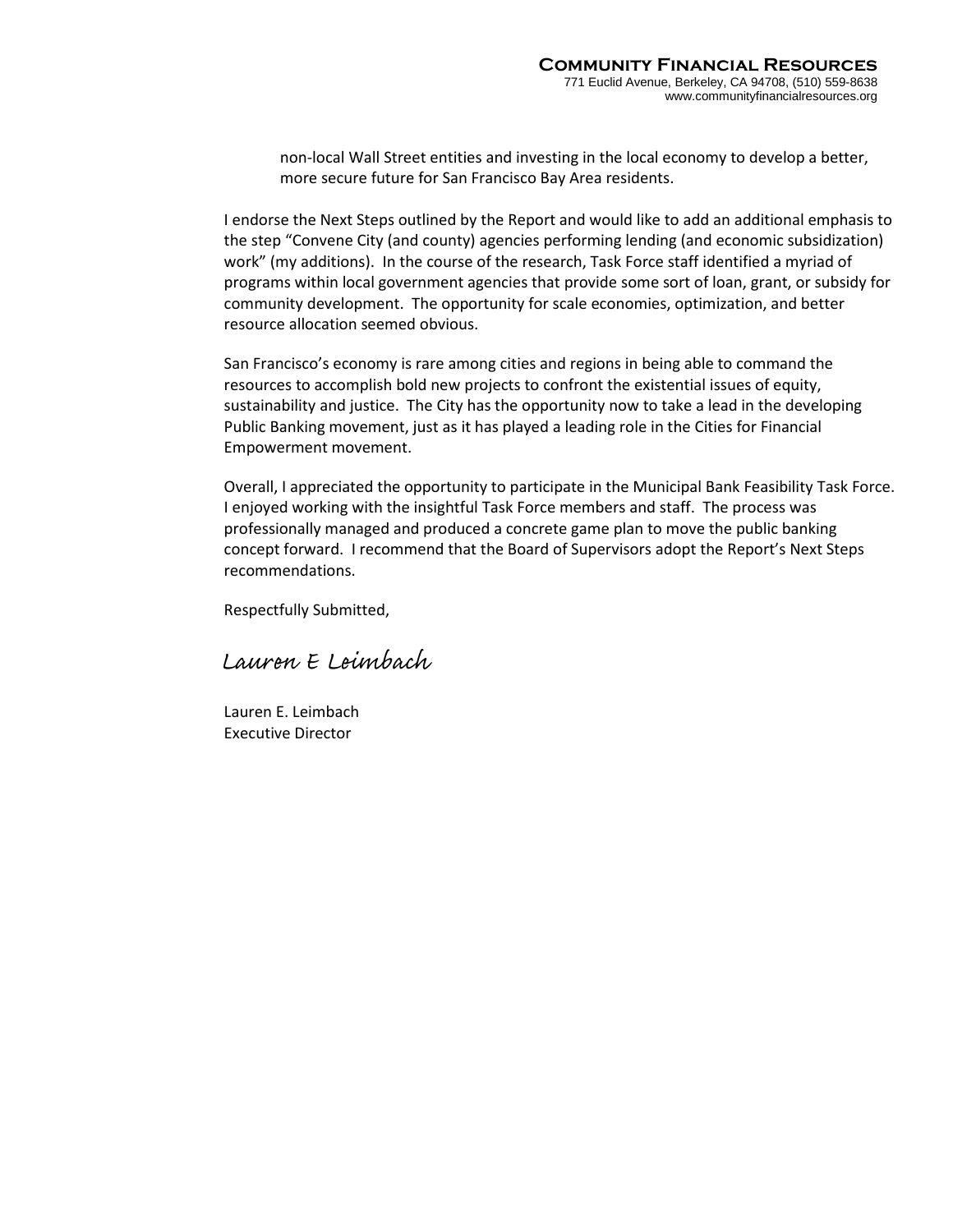James Clark 896 De Haro Street San Francisco, CA. 94107

3/13/2019

Treasurer José Cisneros San Francisco Office of the Treasurer & Tax Collector 1 Dr Carlton B Goodlett Pl San Francisco, CA 94102

Dear Treasurer Cisneros,

Thank you for the opportunity to participate on the Municipal Bank Feasibility Taskforce this past year. At your invitation, my fellow taskforce members and I met numerous times to discuss the request made by the Board of Supervisors to provide analysis regarding the creation of a Municipal Public Bank for the City of San Francisco. I believe that our report will provide the City's policymakers with much of the additional information and insight needed to further guide discussion and policy formulation around this very important topic.

I would also like to commend your staff and the way in which they managed both the process and creation of the report. With a wide range of views and perspectives shared at each meeting, they've done yeoman's work to distill our thoughts and conclusions both accurately and succinctly.

While technically feasible, the creation of a municipal bank for the City of San Francisco would not be a costless endeavor. As such, the taskforce spent a tremendous amount of time developing the assumptions and structures that underpin our modelling work so that policymakers could more accurately weigh the expected cost of potential subsidies with their associated benefit. I agree with our models' results, namely that the cost of establishing and running a municipal bank can be quite large and persistent, depending upon the bank's goals and broader macroeconomic factors. Should policymakers deem both the size and uncertainty of these costs acceptable, however, I also believe that significant benefits could accrue to the people and businesses of San Francisco. Of course, any decision regarding the establishment of a municipal bank should also be made in light of the fact that the City may already have previously established and cost effective programs in place to achieve these same goals.

Thank you again for the opportunity to serve.

Respectfully,

James Clark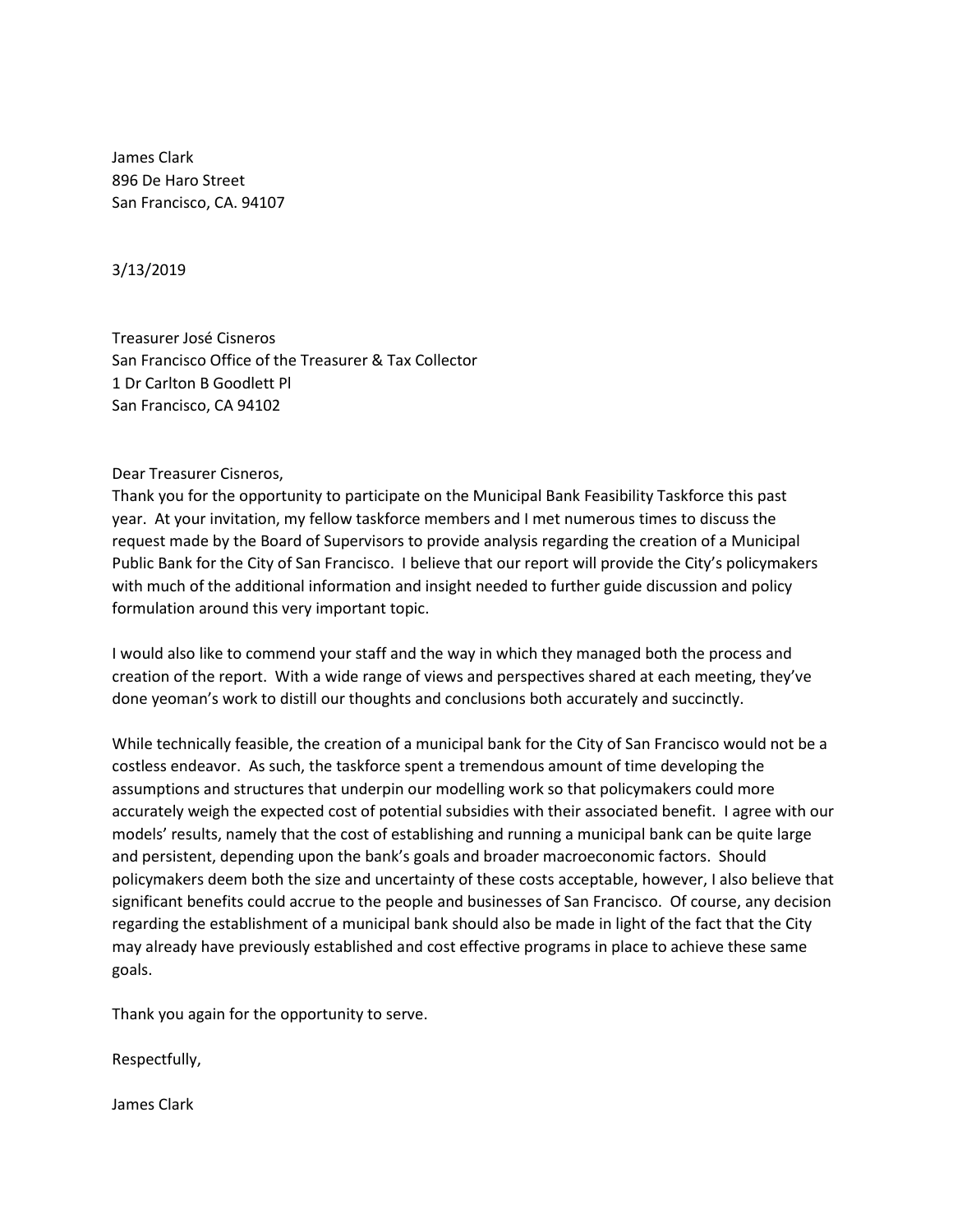Chapman and Cutler LLP

Attorneys at Law · Focused on Finance®

Marc P. Franson Partner

595 Market Street 26th Floor San Francisco, California 94105-2839

T 312,845.2988 F 312 516 3988 franson@chapman.com

March 13, 2019

Board of Supervisors of the City and County of San Francisco City Hall 1 Dr. Carlton B. Goodlett Place San Francisco, CA 94102

 $Re:$ 

Municipal Bank Feasibility Task Force

Ladies and Gentlemen:

It has been a distinct pleasure to be a member of the Municipal Bank Feasibility Task Force for the City and County of San Francisco. At the outset, let me commend the efforts of Treasurer Cisneros and his staff for the comprehensive, thoughtful, sensitive and realistic approach that they have taken with respect to this issue and to the proceedings of the Task Force. That group worked tirelessly and have provided a report which adds significant research and input into the discussion of a public bank both in the Bay Area and elsewhere. While each member may come to the table looking through a different lens, the report submitted to you reflects all points of view and digests and summarizes an enormous amount of material and viewpoints in providing guidance on if, and how, to proceed.

Having spent most of my career as a bank regulatory attorney, I hope that my participation and contribution to the proceedings were helpful in discussing the legal and practical aspects of attempting to create a municipal bank under the confines of current law and regulation. From the outset, it has been obvious that the creation of a public bank presents novel issues and uncharted challenges under current law and regulation. In my view, legislative action would be needed in order to provide the proper structure and framework for this type of institution.

Under any scenario, because banking is a highly regulated industry, the creation of a public bank will require a combination of time, cost and effort that will be significant. Even in the public setting, the capital requirements for an institution to be successful will be large. Simply stated, the practical reality, is that in order to move forward with this type of an initiative would require a long range commitment of staff and monetary resources, the benefits of which need to be balanced with the investment required.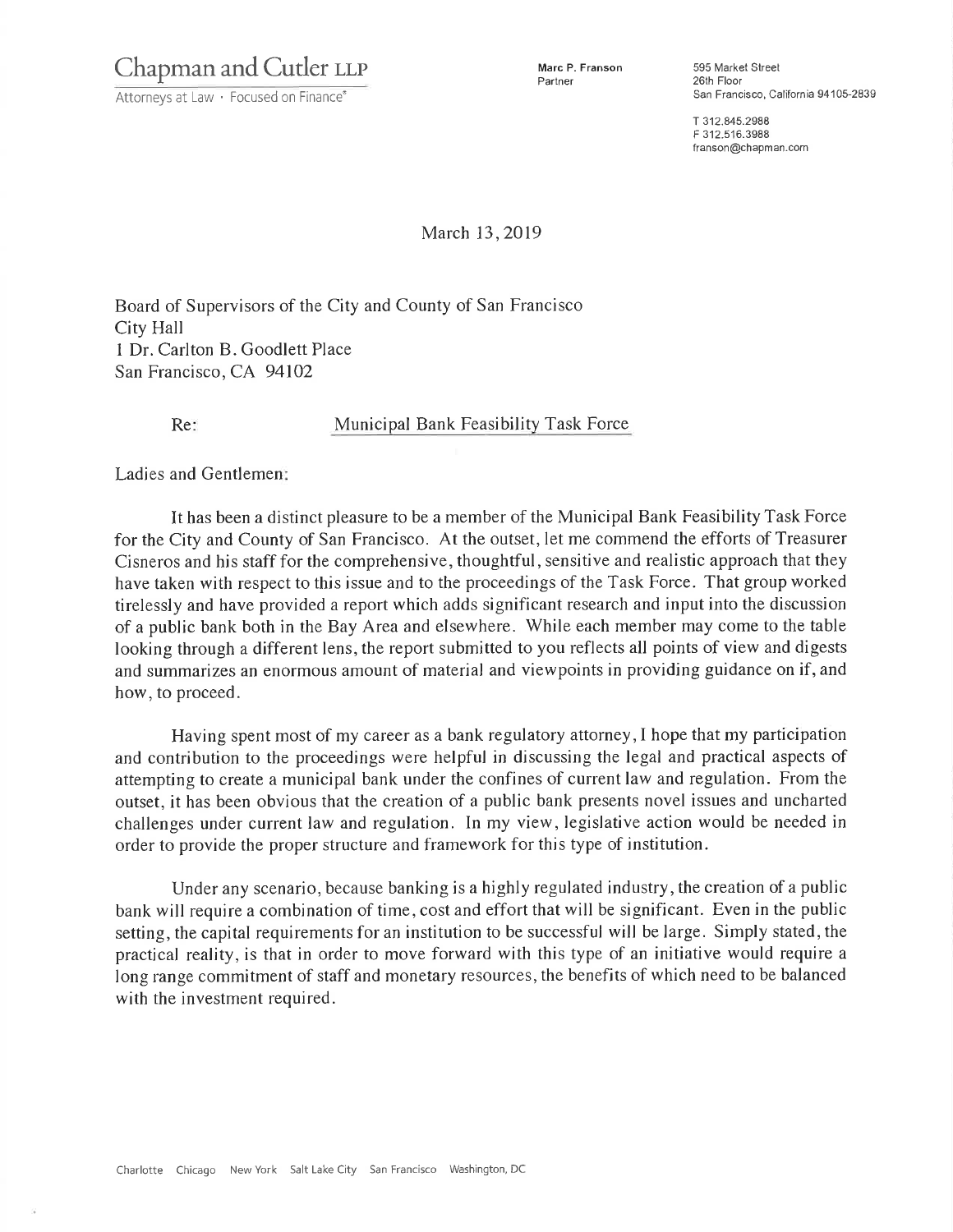# Chapman and Cutler LLP

Board of Supervisors of the City and County of San Francisco March 13, 2019 Page 2

Regardless of the deliberations and outcome, the Treasurer and Task Force have added to the discussion of this important issue. Thank you for the opportunity to serve. If I can be of additional assistance in the future, please let me know.

Very truly yours,

CHAPMAN AND COTLER LLP ar. may or By:

Marc P. Franson

V.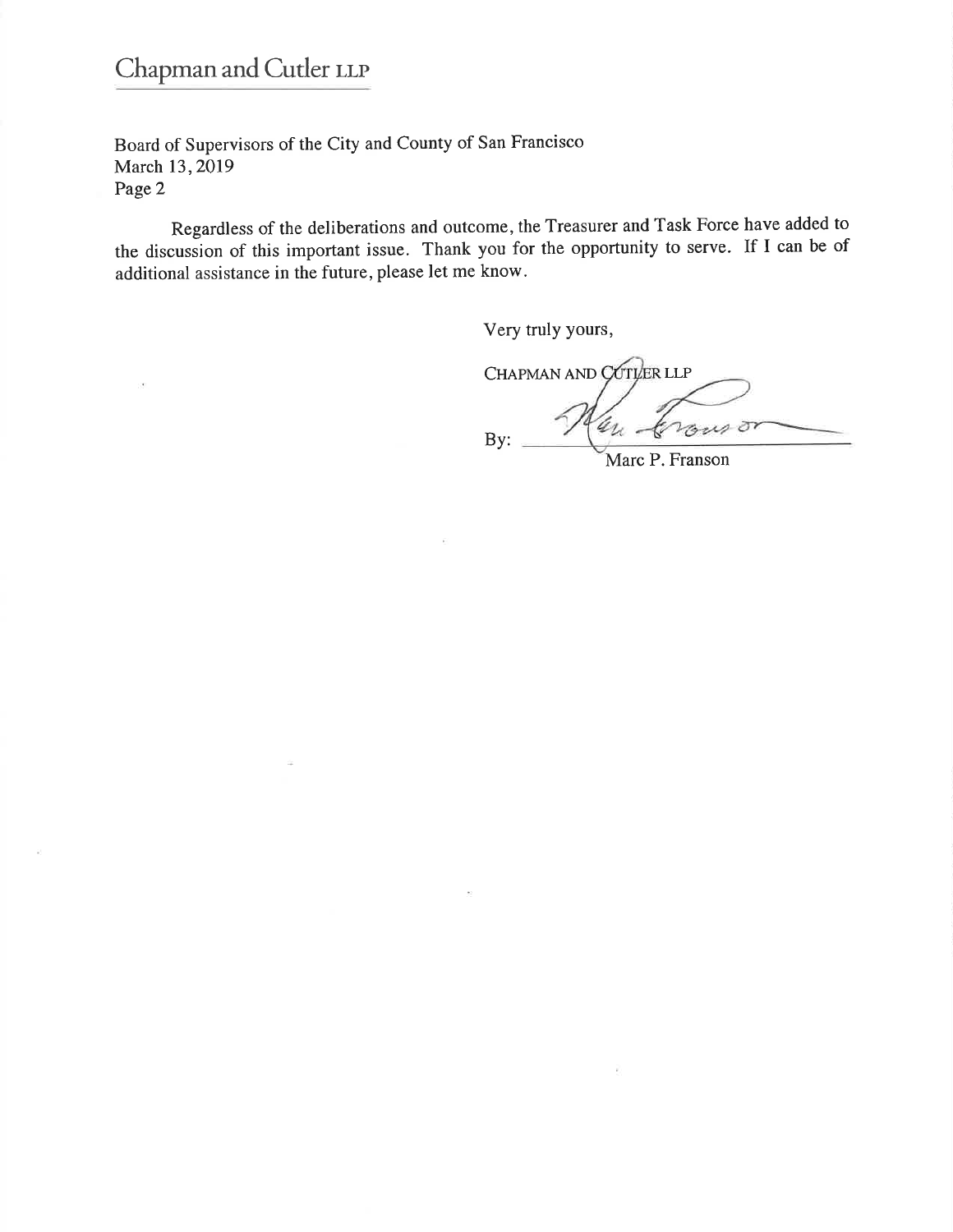March 14, 2019

The Honorable Jose Cisneros Treasurer and Tax Collector City and County of San Francisco City Hall Room 140 San Francisco, California 94102

Dear Treasurer Cisneros:

It has been an honor and a privilege to serve on the taskforce to assess the feasibility of a municipal bank for the City and County of San Francisco. This concept has become a hot topic, with many thoughtful, smart advocates hoping to catalyze this idea into action in San Francisco and across the State of California. I share the objectives that advocates for municipal banks hope to achieve.

Yet, I write to today to express my reservations that a municipal bank could easily be the wrong tool to attain many of these aims.

This is especially true given the fact that some of the economic models in your report illustrate that San Francisco would incur billions in losses to eventually, *maybe* have such a bank function effectively. There are hundreds of thousands of low income San Franciscans who urgently need housing, social services, healthcare, transportation, education, childcare, job training, legal aid and more.

Are we willing to accept the trade-offs that will be required to launch a municipal bank that will materially decrease our ability to provide these things to San Francisco families? This should not be a rhetorical question, but rather, should guide the next conversations in exploring the feasibility of a municipal bank for San Francisco. I urge us to dive into these questions courageously and to use data, instead of ideology, as we jointly seek to solve so many challenging problems.

Municipal banks are a powerfully attractive alternative for good reason. They appear at first glance to be a way to address multiple issues all at once - increased financial inclusion, lower infrastructure capital costs, more affordable housing, disinvestment from fossil fuels and much more. But we should beware the allure of "silver bullet" solutions that appear to us like a panacea. Rather, let us seek to methodically understand what the highest and best use a municipal bank may be when held up to the problems we hope it will solve.

In reflecting upon the many thoughtful discussions at taskforce meetings, as well as comments from members of the public who often spoke passionately in support of a municipal bank, I believe there has been a conflation of objectives as we consider this idea. Many people want a municipal bank because they are justly and deservedly angry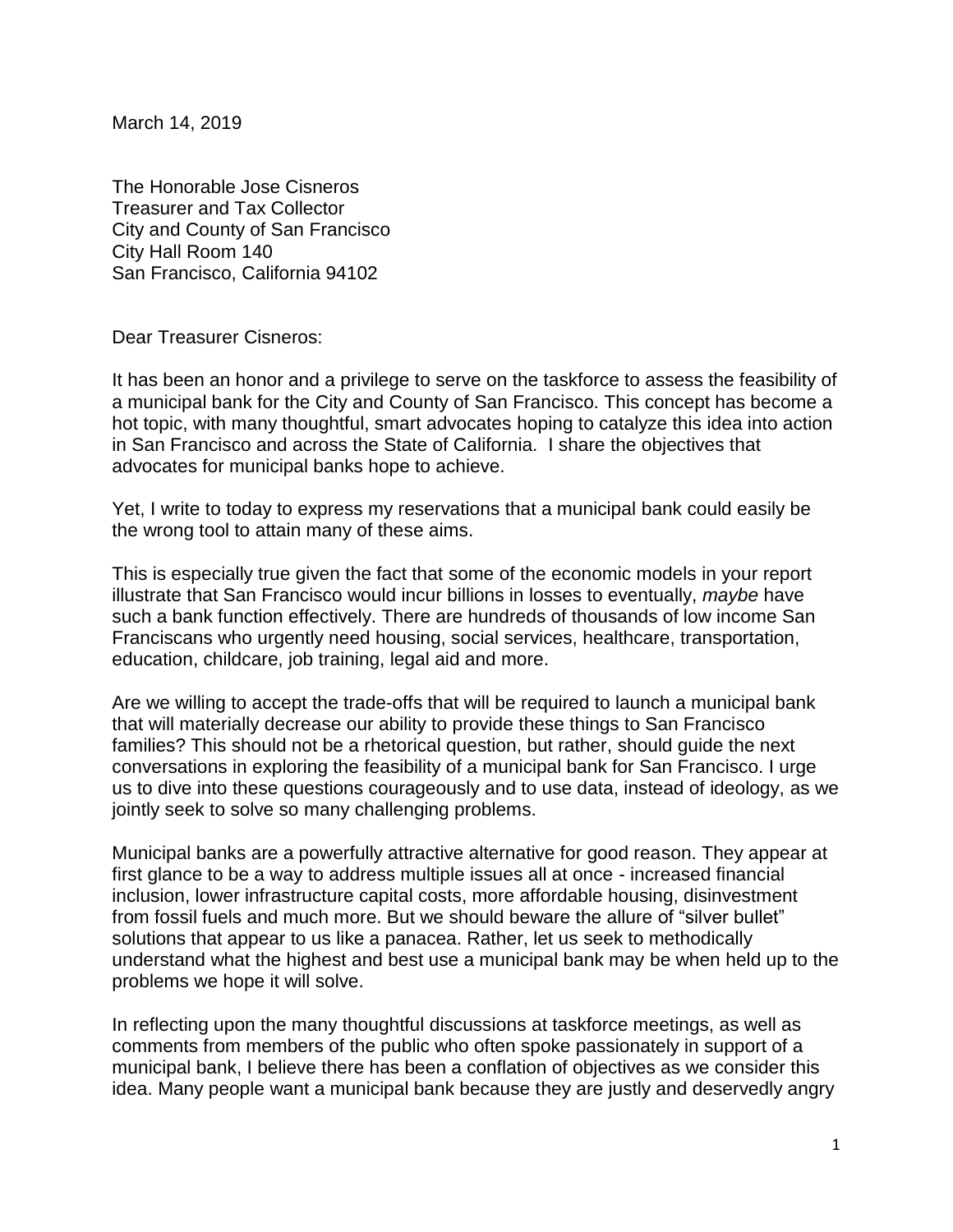at bad and unethical behavior by private financial institutions, ranging from predatory pricing to investments that poison our communities. But in the context of considering a municipal bank, we must ask ourselves some hard questions in response to this anger.

If our aim is to punish banks, is there a cheaper and more effective way to do this that does not diminish our ability to serve the needs of people whose lives we'd hope to improve by establishing a municipal bank?

If our aim is to increase the production of affordable housing, do we know for sure that new sources of funding made available through a municipal bank would actually increase the supply of affordable housing in San Francisco?

If our aim is to provide a *virtuous* place for rich, predominantly white San Franciscans to invest their personal wealth, is it worth depleting our ability to serve our poor and vulnerable families to do this?

If our aim is to model a new form of capitalism, to create more social, racial and economic equity, will foregoing billions in direct spending to achieve equity for the sake of creating a municipal bank be an effective, efficient and ethical option?

In my opinion, the answer to each of these questions is clearly no.

Some would brush aside these hard questions to rush into action, driven by what they describe as a moral imperative. I believe the real moral imperative is to put these questions front and center as we consider policy and innovation that is meant to serve the people we want this to benefit, effectively, efficiently and with an equitable distribution of costs and benefits.

It is my hope that any implementation of a municipal bank is only considered after a deeper feasibility study is conducted. I believe it is our responsibility to discover how such an entity could solve problems that we are unable to solve today by making adjustments to existing programs and tools currently available to the City and County of San Francisco. I also urge any implementation of a municipal bank to be structured with a gradual roll out, with clear, measurable definitions of success and a clear structure to test the core hypotheses around the impact it aims to achieve. I believe cornerstones like these will increase accountability and allow for growth based on objective analysis rather than ideological fervor.

It will be tempting for some to dismiss my comments as defensive retorts from someone who works at a business school. Yet, I want readers to know that my opinions are formed by the nearly fourteen years I spent cofounding and running EARN, a San Francisco-based nonprofit that helps low income workers build savings and financial capability.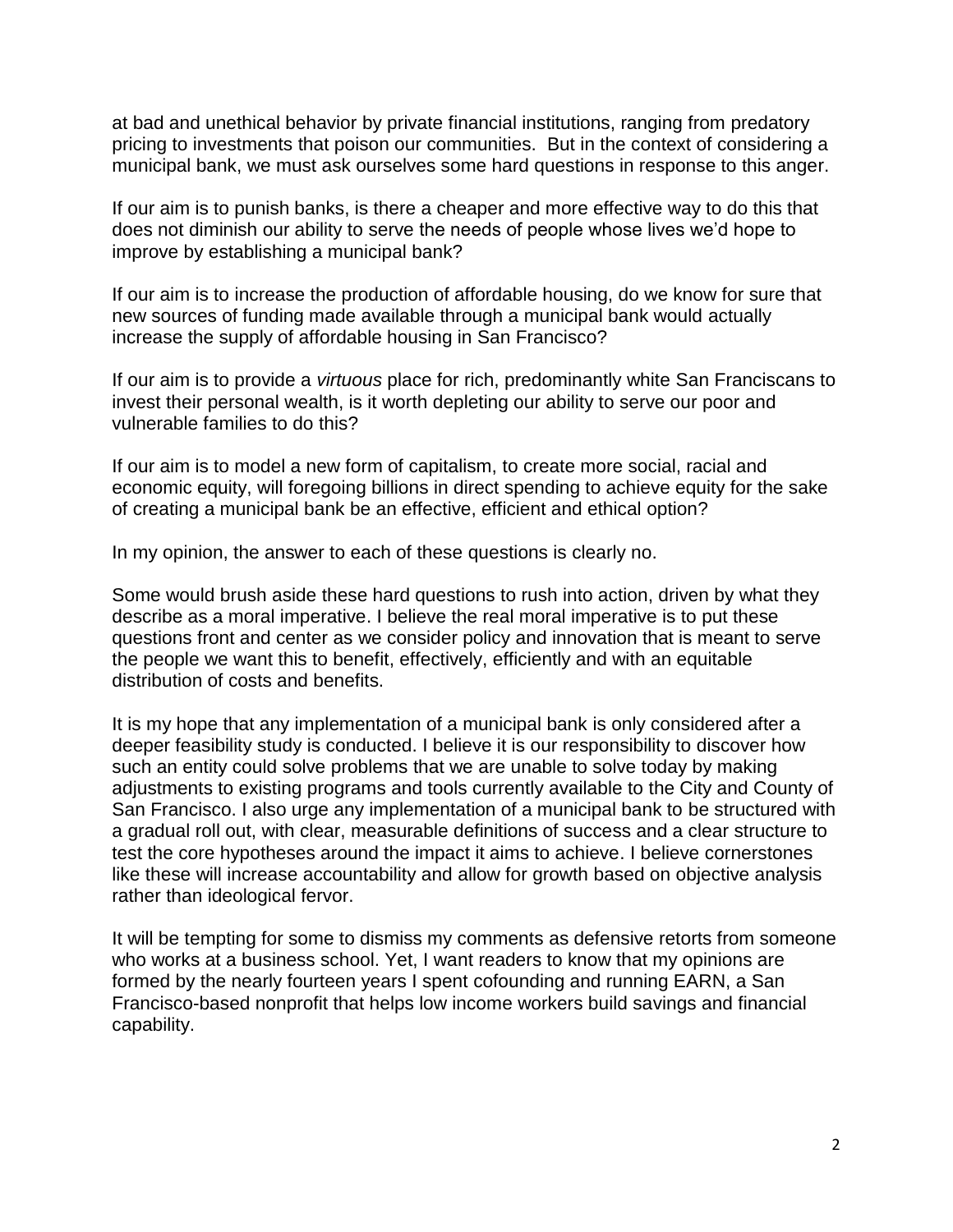My views are also informed by my own personal experiences. My family relied on every strand of the safety net, from public housing, to food stamps, to Headstart, in order to get by. I don't believe we can ethically or reasonably disinvest in San Francisco's poor and moderate income families in order to build a multi-billion dollar talisman to our ideals.

Serving the public good demands that we are both visionary and practical, and that we answer the hardest questions before us as we pursue bold ideas like a municipal bank. I know we have the ability to find the best answers to propel human progress here in San Francisco, and beyond.

Sincerely,

7en VII

Ben Mangan Resident, City and County of San Francisco

Executive Director + Professional Faculty Center for Social Sector Leadership UC Berkeley, Haas School of Business

Senior Fellow, Aspen Institute Financial Security Program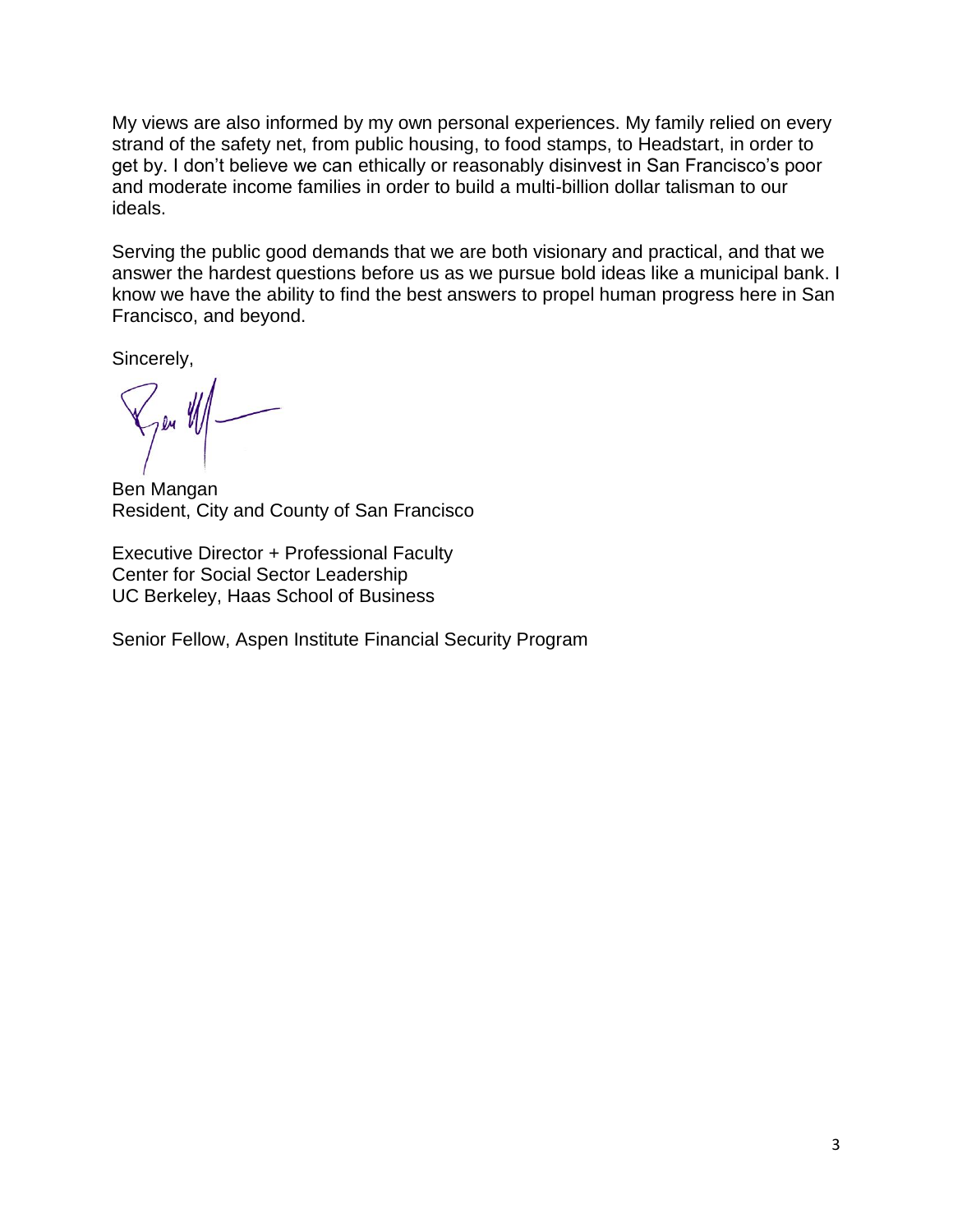

March 15, 2019

The Honorable Jose Cisneros, Treasurer City Hall, Room 140 1 Dr. Carlton B. Goodlett Place San Francisco, CA 94102

# **Via Email**

#### Re: Comments on February 2019 Municipal Bank Feasibility Task Force Report

Dear Treasurer Cisneros:

We write to thank you for including us as members of the Municipal Bank Feasibility Task Force which has led to the 2019 Municipal Bank Feasibility Task Force Report (the "Report"). We admire and appreciate the effort your office put into producing this Report, especially the hard work of Molly Cohen, Katherine Chen, Amanda Fried, and Tajel Shah. While the Report has not considered enough factors to rise to the level of a feasibility study, it gathers critical data, provides initial analysis and is the beginning of the conversation about how the City can create a safe, accountable and transformative banking solution that will benefit all of its residents. We think that the next steps are to develop additional models which consider more factors, convene all internal City actors tasked with lending, and hire a consultant to develop a business plan for San Francisco's Public Bank. As community development advocates who strongly believe in the potential that such a bank could offer the City and people of San Francisco, we offer the below comments in the spirit of providing feedback on the Report and endorsing the next steps it has laid out.

#### **A. The Report considers financial models that overcomplicate the formation of the public bank.**

We agree with the conclusions of Task Force member, Lauren Leimbach, who stated in her March 7<sup>th</sup>, 2019 response letter that, "The models over-estimate start-up and operational costs and under-estimate revenue generation." The Report assumes that Models Two and Three would cost a total of \$1.6 billion and \$3.9 billion, respectively, including start-up costs, operational subsidy and capital investment. We believe these numbers are overstated. We agree with Ms. Leimbach's assessment that, "due to time limitations and lack of experience in bank and payment operations, it was difficult for Task Force staff to identify existing and more cost-effective options to optimize operating costs." We believe a critical next step would be to rigorously test the Report's cost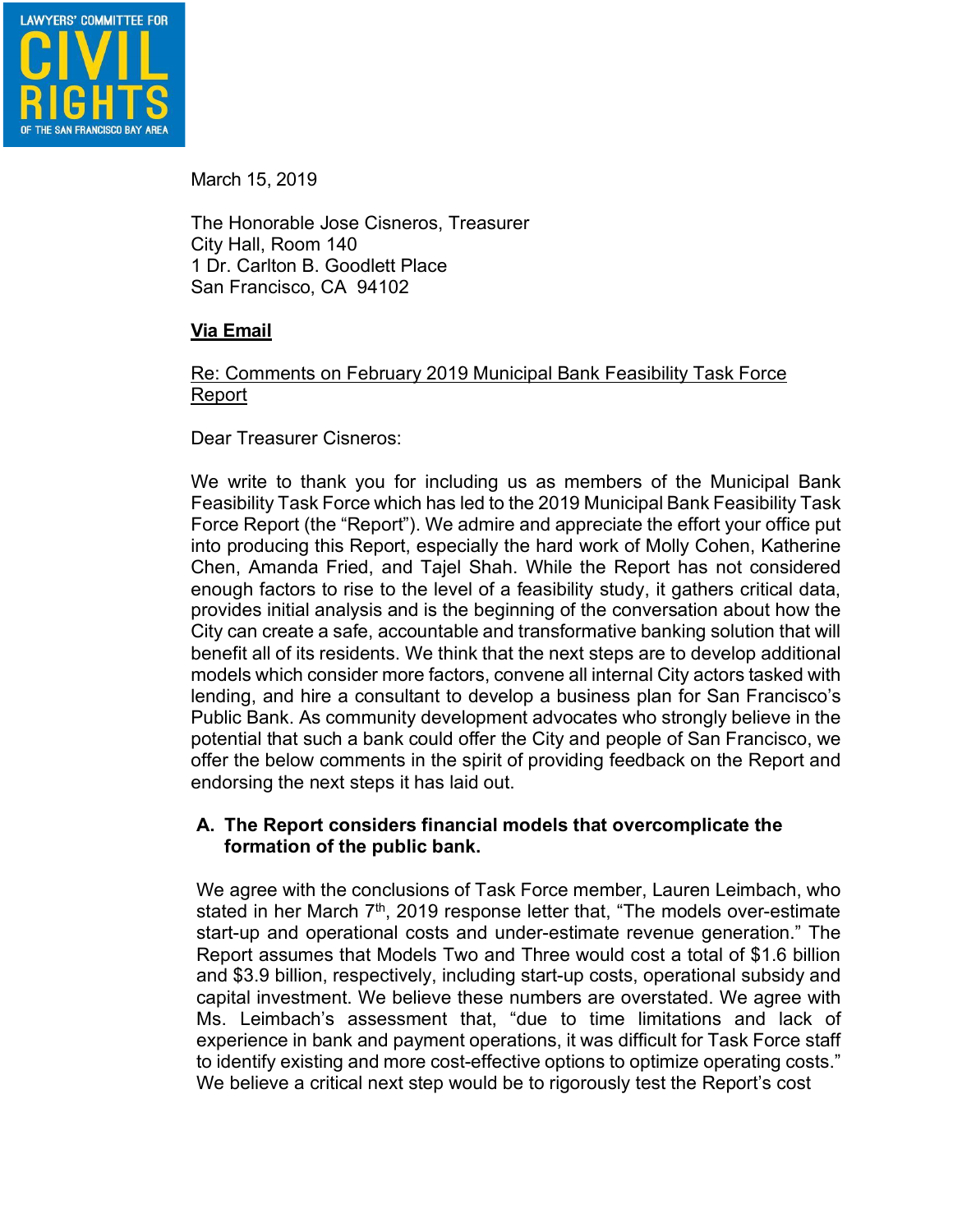assumptions, hiring external consultants who could advise on technology solutions to handle the City's banking needs, or exploring correspondent banking relationships with larger mission-aligned banks, such as Amalgamated Bank.

# **B. The Report does not model a phased approach.**

The Report mentions starting with a phased approach "where the City implements interim opportunities while a municipal bank is in development, and then allows the bank itself to develop over time" (page 41), and we agree that this should be one specific phasedapproach model. As a next step, we recommend modeling a phased approach that would build towards taking on all of the City's banking needs.

The Report provides three models for a public bank—Models 2 and 3 are depository institutions that serve as the City's primary banker, providing its cash management and payment services. Model 1 is a non-depository loan fund. The Report projects very high costs for Models 2 and 3, ranging from \$95 million to \$143 million *annually*. Part of the reason that the costs are projected so high is because the Models are performing the City's cash management and payments systems work, which is much more expensive than just holding deposits. The information technology development for cash management *is the highest fixed cost, projected at \$40 million annually*.

Performing the City's cash management is not the central, nor most pressing need, for a public bank. The most pressing needs are community re-investment—especially affordable housing, small business lending, student loans and renewable energy investment. Cash management can be phased in over time, and there are many more technology options available beyond what the Treasurer's Staff could investigate given time and other constraints.

We think the City should model a depository institution that grows, over time, to become the City's primary banker. This "Model 1.5" as we have termed it, would be a bank that holds City funds that are not required for daily operations or that are currently invested in the Treasurer's Pooled Funds. Its primary function would be lending for community reinvestment.

This Model 1.5 would not serve as the City's primary banker, as considered in Models 2 and 3*.* While Model 1.5 would be a depository institution, it would not initially take on cash management or payment processing. As a depository institution, it would have access to a deposit base—primarily City deposits, but also from other depositors—which would be a lower-cost base for lending. This Model could therefore overcome some of the cost concerns in Models 2 and 3, while still providing access to a deposit base, which is not available in the current Model 1. More importantly, Model 1.5 would start building core competency in lending, which would allow it to eventually become the City's primary banker.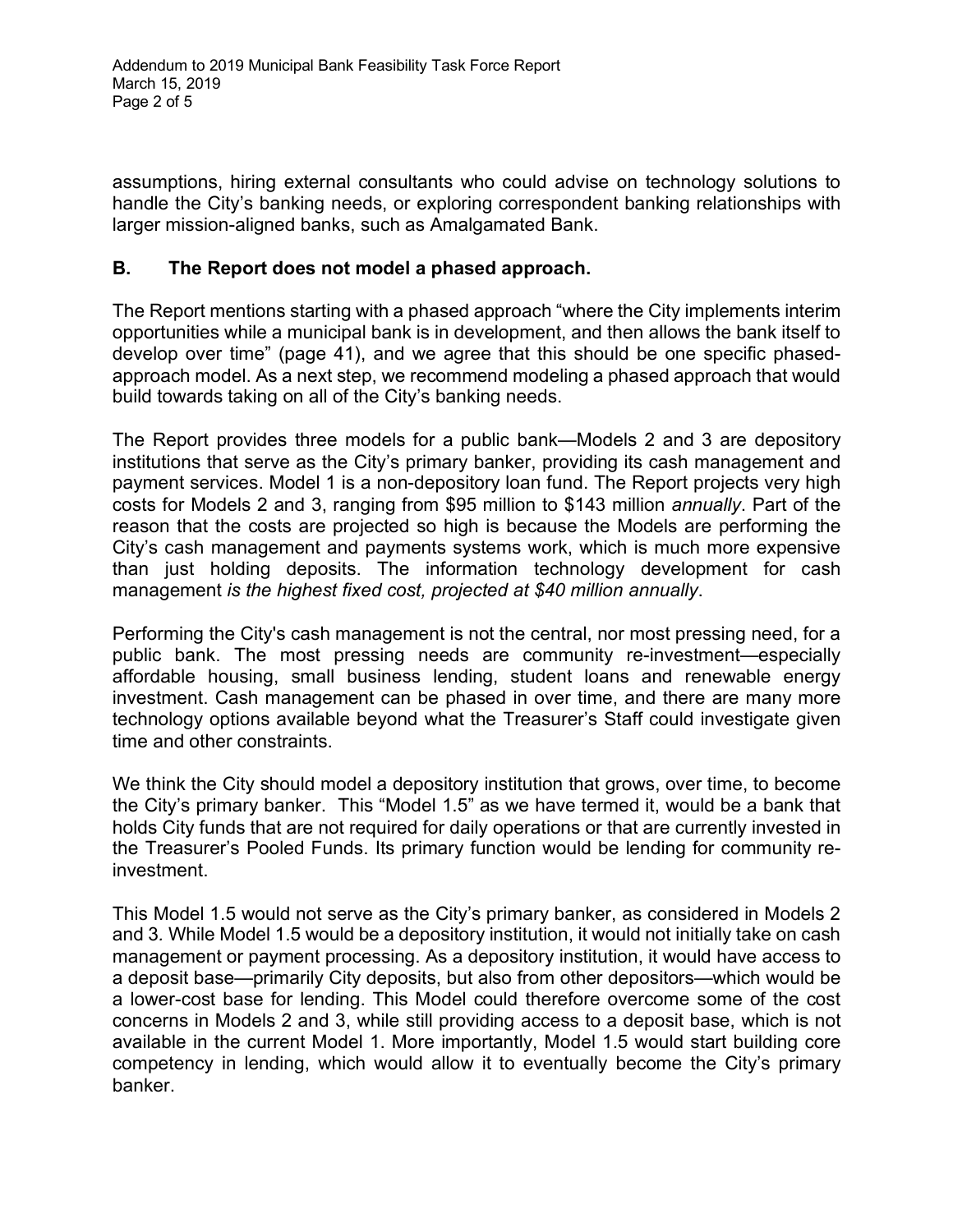### **C. The Report leaves out critical factors which would otherwise be required in a feasibility study.**

The Report models interest rates for direct loans below-market. Instead, it should have recognized that the mix of interest rates in the proposed loan portfolio will be fluid and not all loans will be below-market. It also models static loan growth at 5 percent per year with no consideration of business cycles, especially those affecting the supply and demand of housing. There should be more discussion of risk modeling, such as potential downturns in the business cycle or a collapse of the real estate market.

In addition, the Report makes passing mention of the disruptive effect that fintech developments will have on the banking industry. Banking experts agree that fintech will severely disrupt the banking industry in the coming years, potentially reducing current technology costs dramatically. The Report fails to model this likely disruption; indeed, technology costs are modeled as the highest annual cost, with no alternative scenarios presenting the likelihood of lower costs in the future. This oversight underlies our concern that the Report may be overstating technology and other operational costs.

The Report mentions housing lending activities for mezzanine debt targeted at for-profit developers, ADUs and small sites acquisitions, to the exclusion of other products. We wish that the Report had gone bigger, for example modeling large scale acquisitions for the development of affordable housing or direct lending to nonprofit affordable housing developers.

#### **D. The Report is not clear about the source of deposits and assumes away a major source of funding.**

The Report contradicts itself with regard to the source of deposits. In Assumption 9 (page 31) the Report states that the depositors are not defined and that "the models do not depend on deposits coming from any source." Earlier, the Report states that in Models 2 and 3, the bank will hold \$100 million of the City's short-term deposits (page 22). We can only conclude that Models 2 and 3 depend on the City being the primary deposit source. The Report should have been more clear about this crucial point because advocates are clear that they want to build towards a bank that will hold the City's deposits. The question is whether, in the initial phase, this bank needs to be the City's *primary banker*.

The Report also assumes away the use of the Treasurer's Pooled Investment Fund, a major source of potential funding. It is imperative to examine the legal or policy changes that would be required in order to use the \$11 billion of Treasurer's Pooled Funds, either in the bank's deposit base or as a non-deposit funding source. We appreciate that there are legal barriers to moving this money—some of which may be addressed in pending legislation in Sacramento (AB 857-Chiu), and the Report could specifically call for state legislation to address those issues.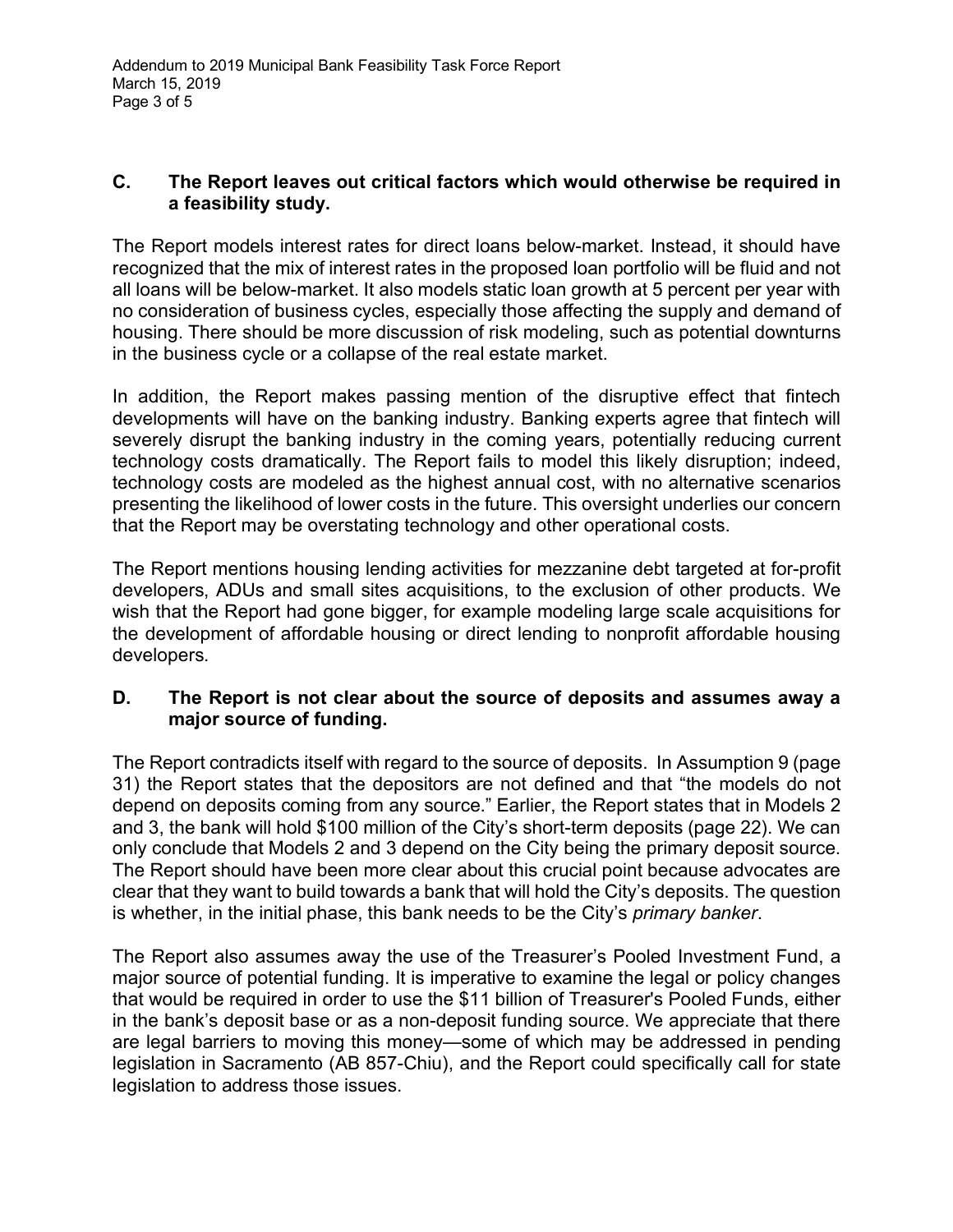In discussing why the Pooled Investment fund is off the table, the Report states,

*The money in the pool comes from tax revenues, fees, federal and state government, and bond proceeds. All of these funds have already been allocated through the budgetary process and through voter-initiated bond approvals and as part of the capital plan. State law and the City's investment policy sharply limit how the Treasurer can invest the Pool, and in general these investments must be of the highest quality and most secure and short-term in duration. For example, almost 60 percent of the Pool is currently invested in treasuries and federal agencies, and over 50 percent held in securities under 1 year in duration* (page 22).

It is important to note here that over 50 percent of the Pooled Fund is held in securities under one year in duration—but not all of it is invested in federal treasuries. This means that those funds are presumably being invested with other banks. The Report should analyze the potential to use this source of funds for the public bank, such as by using them as short-term notes or through some other non-depository funding mechanism. To dismiss the Pooled Fund strips the City of a potentially critical source of its own funding.

# **E. The City should convene all agencies performing lending work with a mission of consolidating lending activities into one entity.**

The Report recommends convening a working group of internal City actors to lead the next phase of the work, which should be tasked with finalizing objectives for the bank and building a realistic roadmap (page 43). We endorse this as a next step. In addition, we think the Board of Supervisors should provide more direction about what a potential working group should explore. We recommend two areas of exploration: 1) consolidation of all existing lending activities into one entity; and 2) exploration of the Model 1.5 described above.

# 1. Consolidation of all lending activities with the mission of forming a single lending entity

As the Report describes, the Mayor's Office of Housing and Community Development (MOHCD) and the City spends and invests \$400 million per year on affordable housing on subsidies to develop and preserve affordable housing units and on down payment assistance programs which help individual homeowners purchase their first homes (page 16). Four hundred million dollars annually is half of the operational subsidy that the Report projects for Model 2, notwithstanding the high costs of that model. We believe there are potential cost savings to redirecting this subsidy to the operations of the future bank. The purpose of convening the working group could be to make recommendations to this effect.